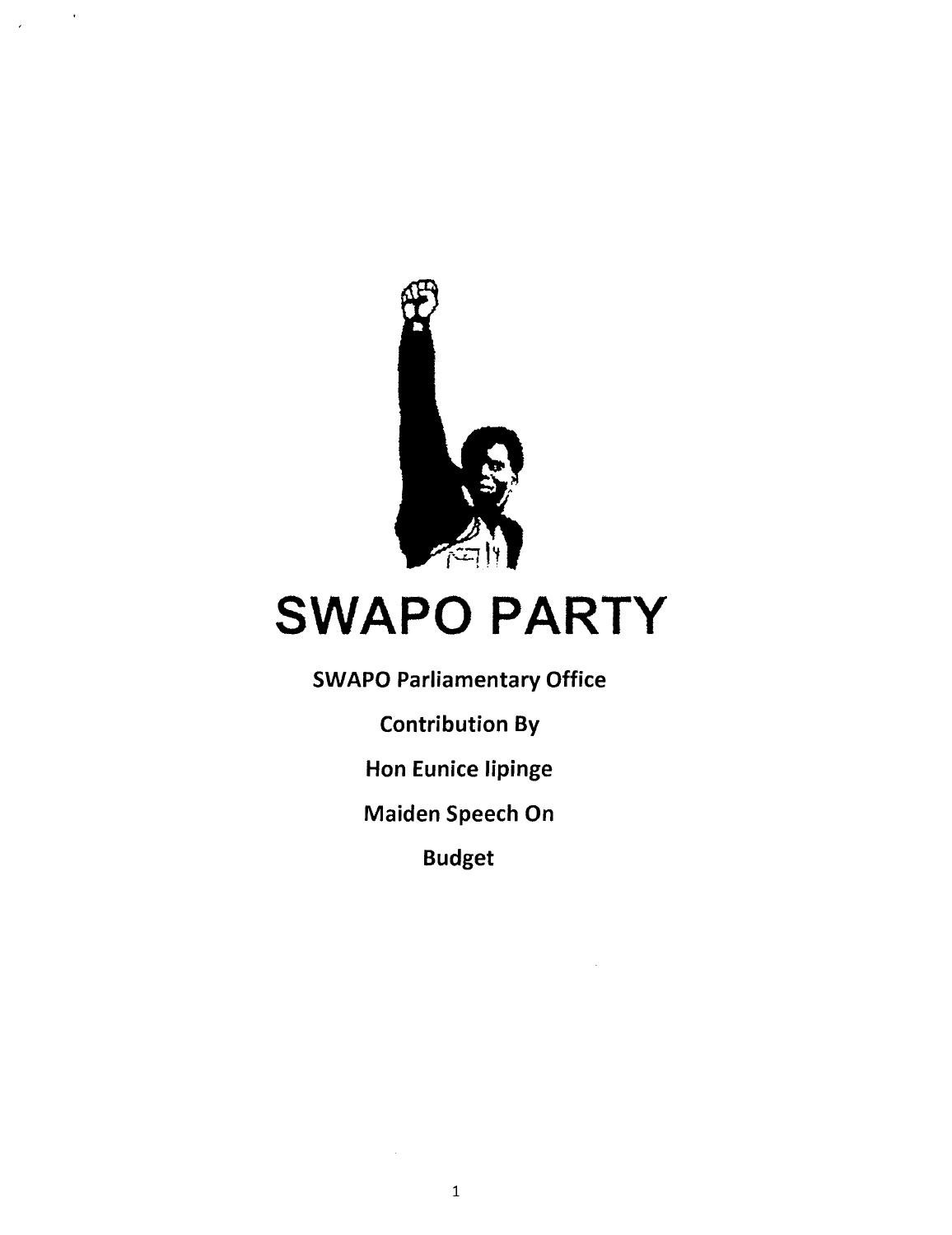Maiden Speech

Hon. Eunice lipinge

March 28, 2018

HONOURABLE SPEAKER;

HONOURABLE MEMBERS OF THE NATIONAL ASSEMBLY;

I rise to contribute to the appropriation bill 2018|2019

Let me join others in thanking the Honorable Minister of Finance and his team for allocating the amount of 65 Billion Namibian dollars to this year's National development, during this difficult time of our economic performance. I wish to express my profound appreciation for the efforts he is making to stabilize the economy.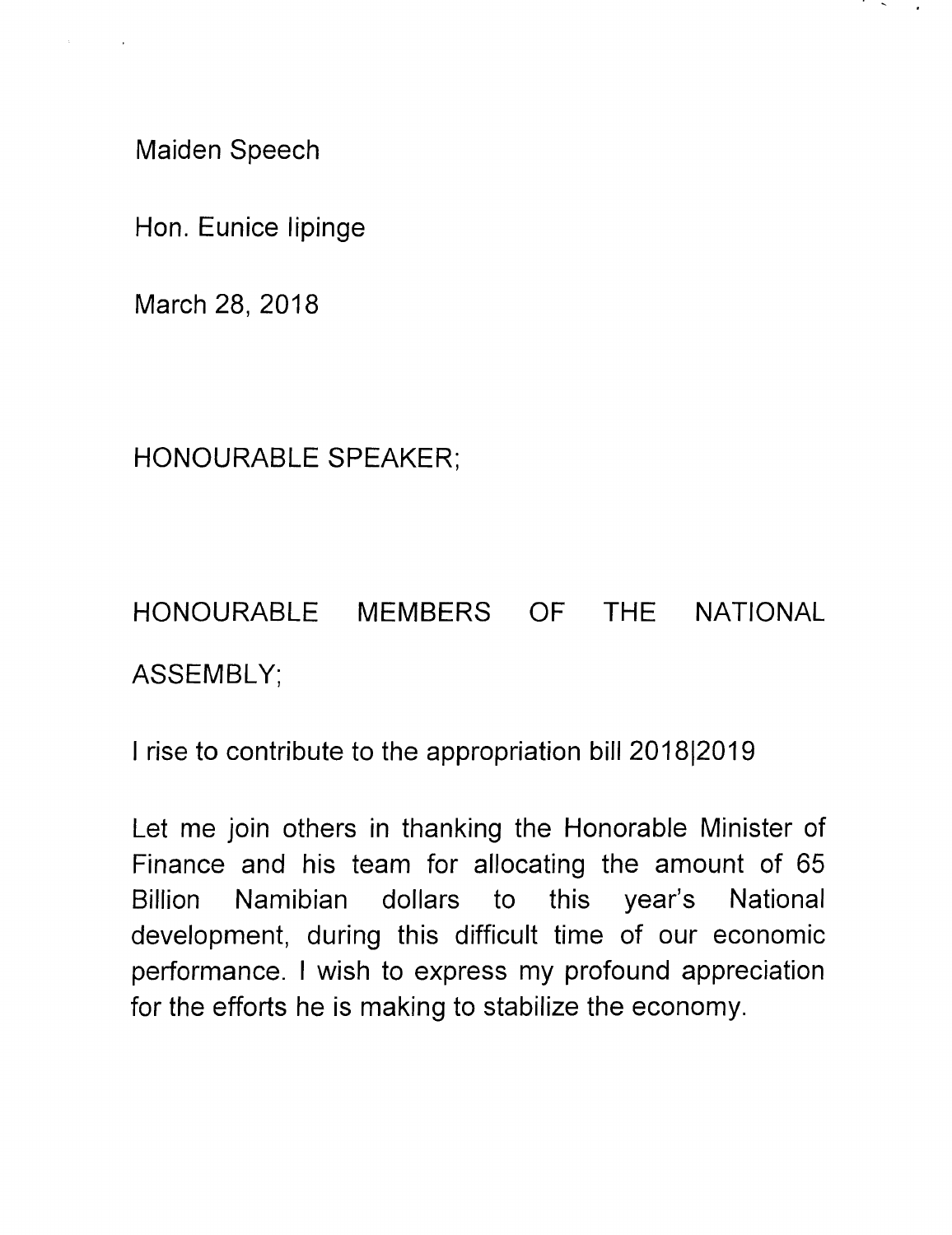The budget creates an opportunity for us to have a sense of public ownership of economic policies and spending priorities. It also allows us to participate in the process of resource allocation and mechanisms to determine who gets what, when and how. It also gives us the authority to allocate values to resources we allocate. In this exercise consensus takes place.

I am pleased to note that, All Ministries and Government agencies are allocated financial resources to reduce poverty and inequalities, resources aiming at economic growth, Job creation and access to services. It is indeed very encouraging.

### Honorable Speaker,

I've had the privilege to meet many committed and inspirational people (mostly the youth and women) since I started this job. But I can honestly say that the people I've met who have inspired me most have been women doing a wonderful job in taking care of families and ensuring that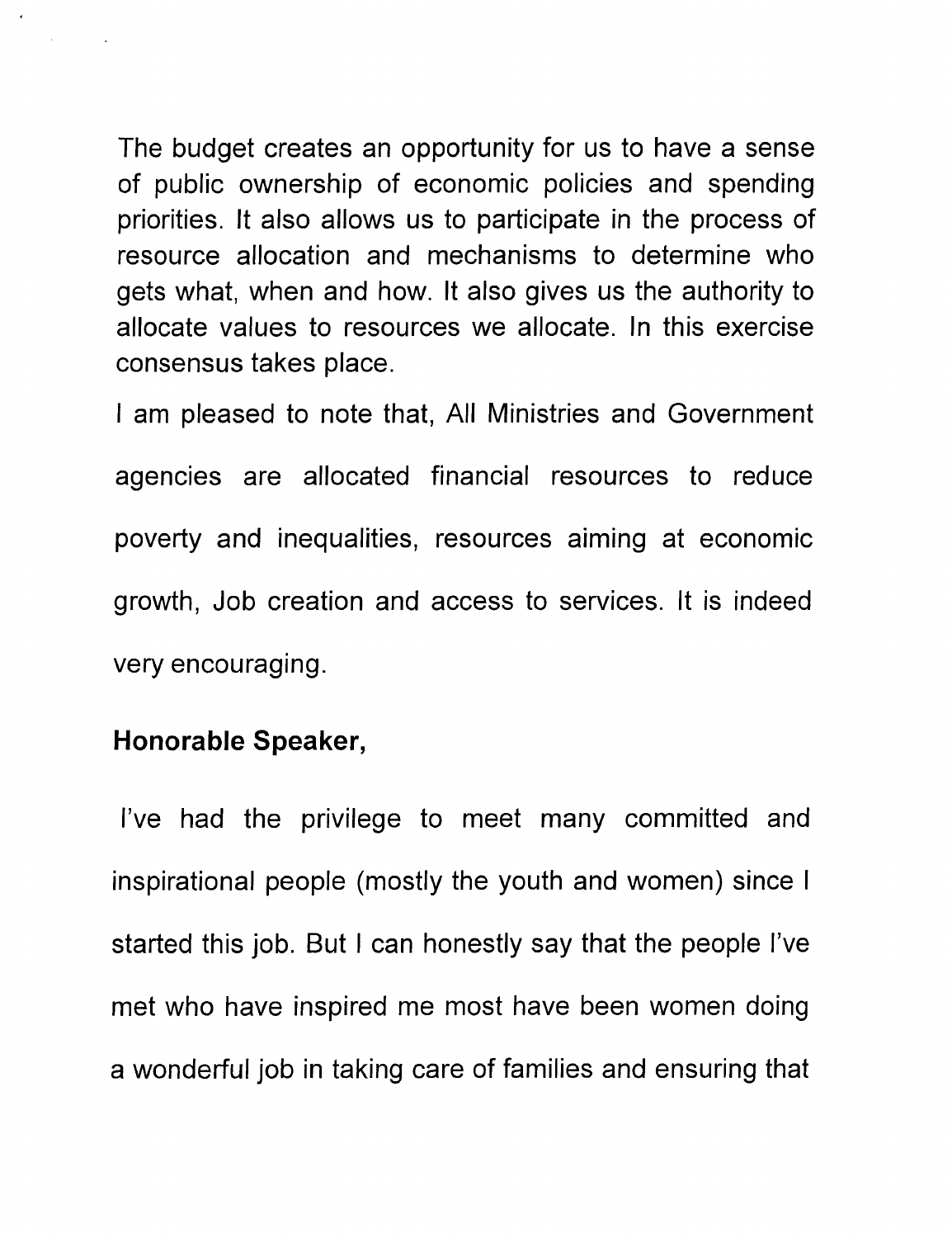the children goes to school each morning. I think, for those women who have gone before us, we can be proud of their achievements. We can be grateful. For so many of us, the LAND OF THE BRAVE is a place with so much more opportunity.

Today, as I stand here amongst you, I pray that we will be acting revolving around two things – hope and intent.

- Hope because I do believe we can move the agenda on. Progress can continue.
- Intent because I intend to effortlessly and relentlessly contribute on improving the lives of our people mostly the poorest girls and women around Namibia residing in the rural areas if we gender mainstream all policies and programmes and exercise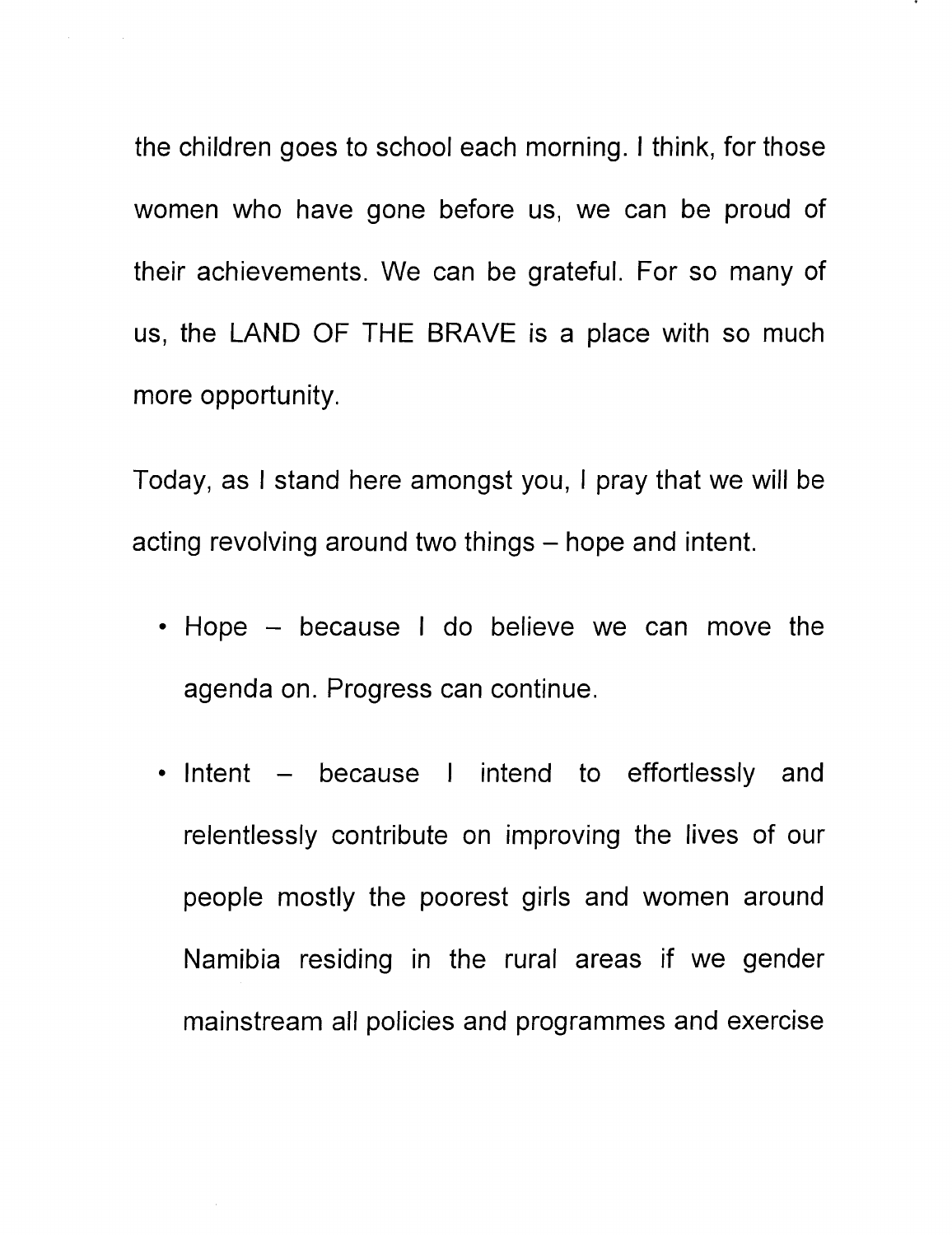gender budgeting. The future is never fixed  $-$  it can be different.

#### Honourable Speaker,

#### Honourable Members of the National Assembly,

His Excellency President Dr. Hage Geingob said in his foreword of the Harambee Prosperity Plan and I quote *"Namibians have overcome tremendous historical obstacles in the past and through the Harambee Prosperity Plan, I* am *confident that we will rise* to *the challenges* of *the present and those we may encounter in the future".*

I am no exemption to this clarion call, therefore I further applaud His Excellency for initiating Harambee Prosperity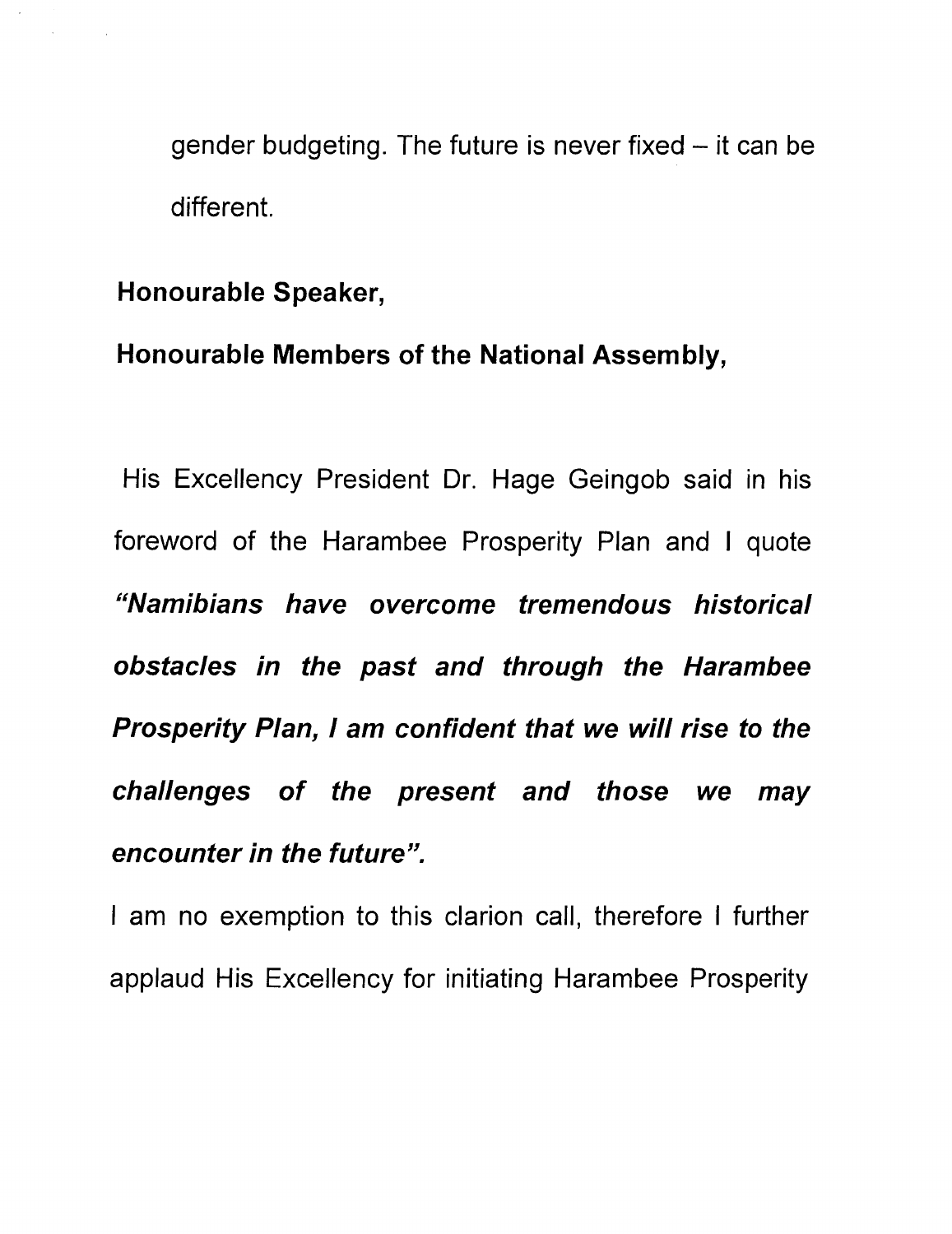Plan as an implementing tool to accelerate the implementations of government programmes and policies.

I come to this August House at a time when the Microlending Bill was debated and happy to see it approved. Access to finance has been and is a known challenge amongst women. As a Member of Parliament who raises from the background of the SWAPO Party women's council, I believe that the Microlending Bill will be another encouraging tool to unleash girls and women's potential, Namibia will be able to see incredible returns for girls and women themselves, for their families and communities, and for our economy.

In India, the states with more women in work have seen faster economic growth and the largest reductions in poverty.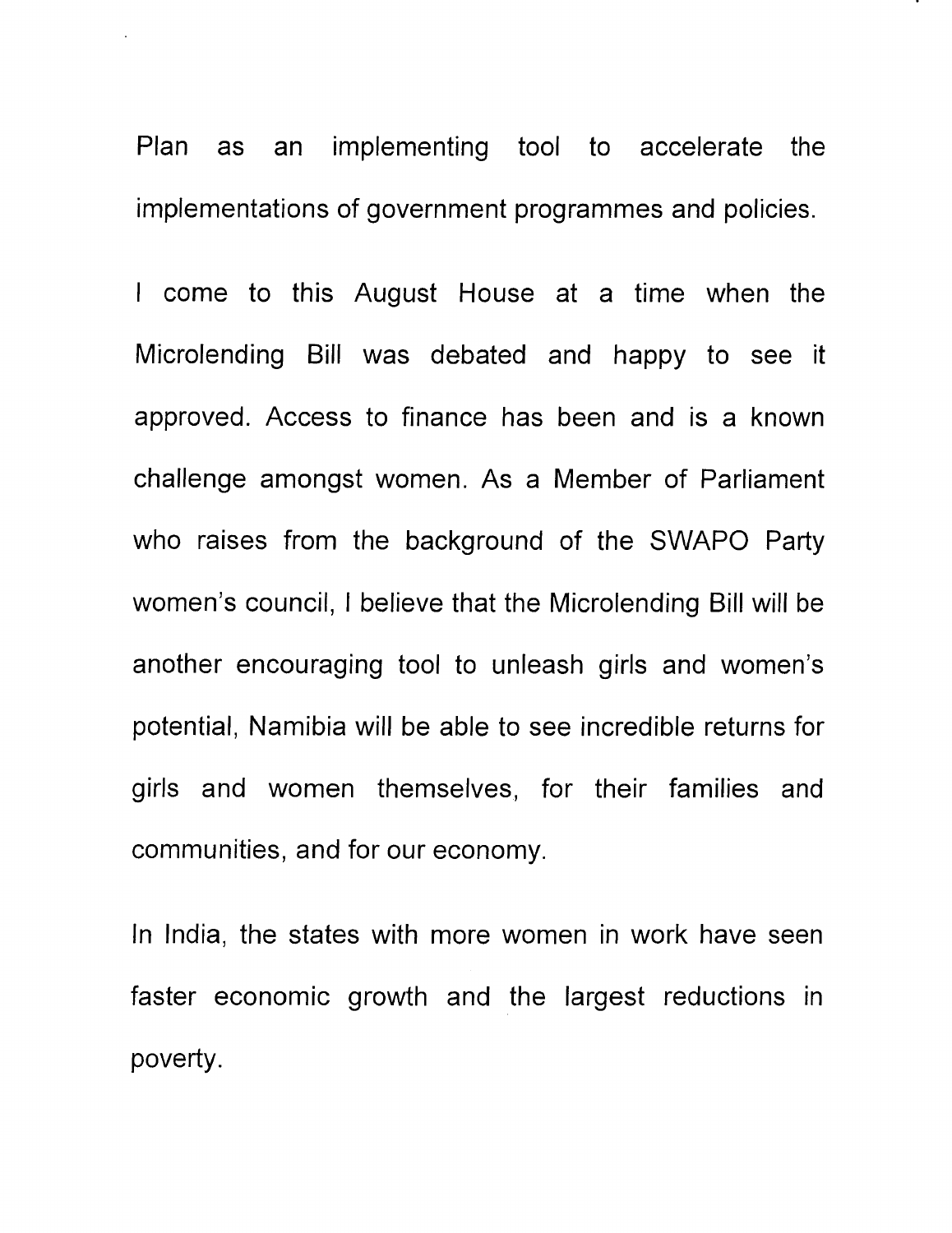In Pakistan, women entering the national parliament on a gender quota were able to work successfully across party lines on legislation against honour killing and acid crime control.

Countries with higher civic engagement and stronger attitudes towards equality and fairness towards women have significantly higher levels of per capita income in the long run.

#### **Honourable** Speaker,

Investing in girls and women isn't only the smart thing to do, but also the right thing to do. It is against that background that SWAPO Party found it necessary to initiate and implement the *50/50* gender representation policy. I call upon all political parties in Namibia to do the same.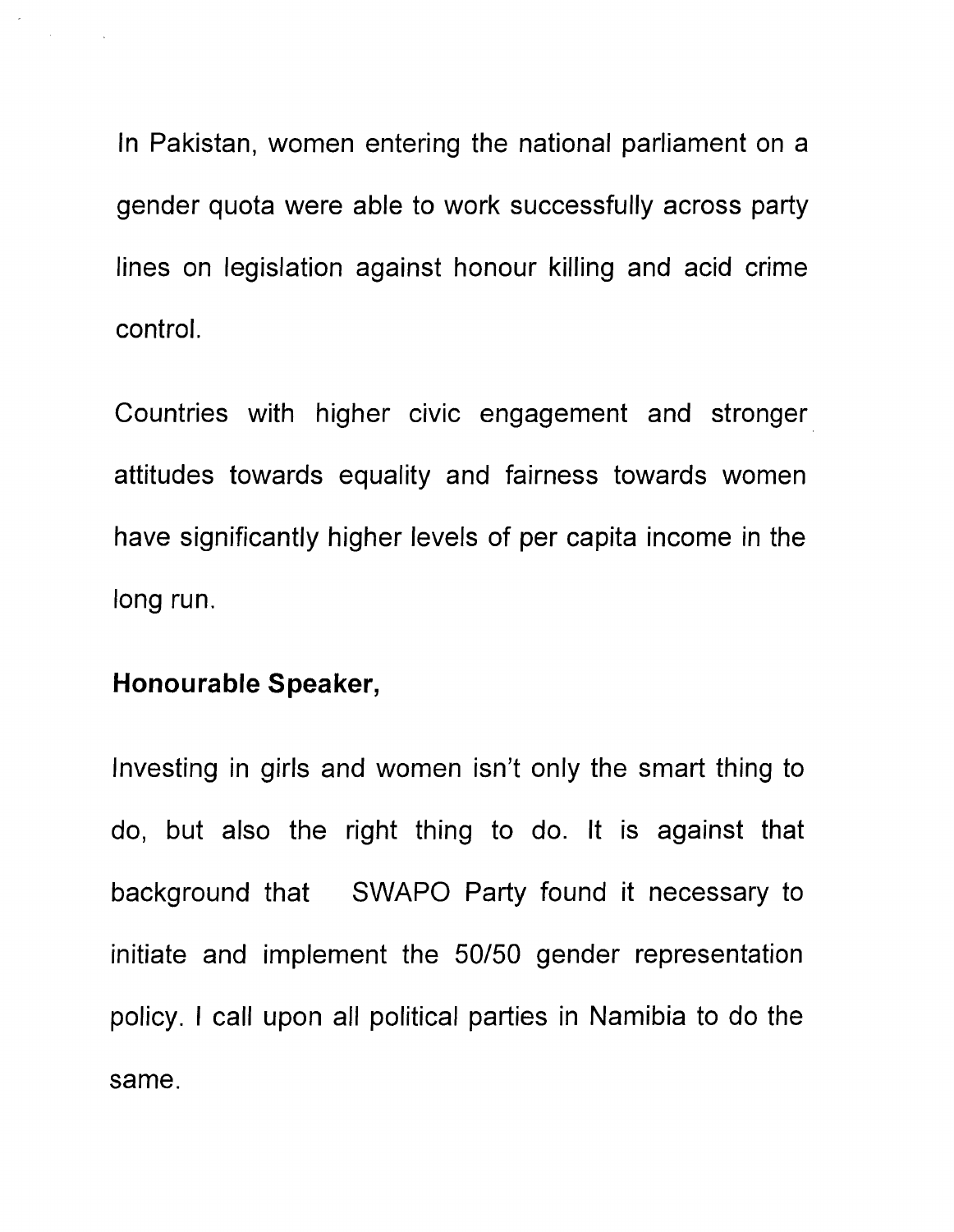Girls and women are also telling us loudly and clearly that their priority is jobs; taking control of their lives through education and getting skills, having access to credit, supply chains, support for their families and business so they can earn a decent wage and have control over how they spend their income.

The economic empowerment of girls and women is essential to achieve gender equality, women's rights and wider development outcomes.

However, women face a range of barriers. Some are often unable to own property, open a bank account, access credit, or register a business. Like any other women, I am saddened by the crimes and barbaric acts committed by men towards women. Therefore, Honourable Speaker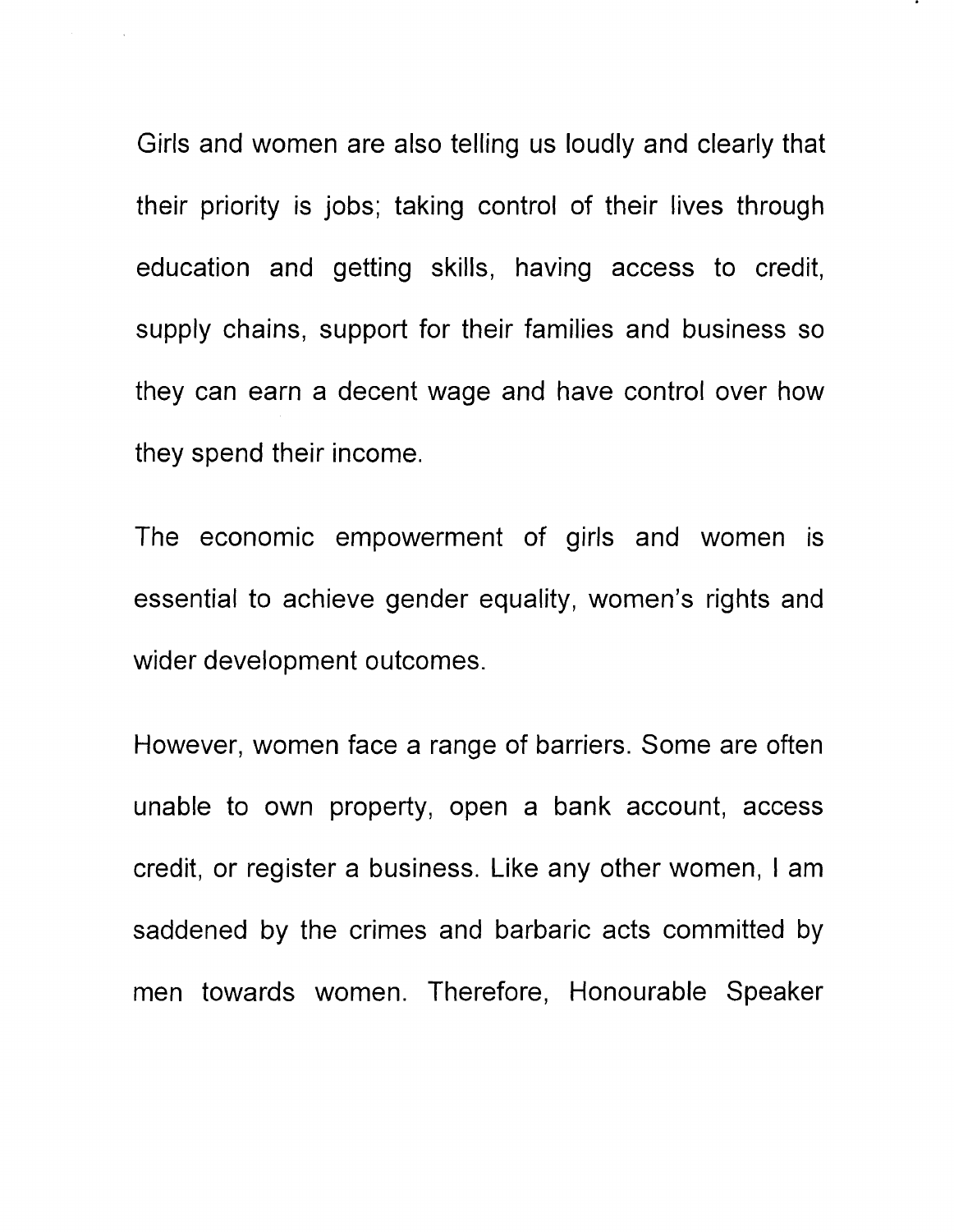such barbaric acts must be condemned with all it deserves and the culprits MUST face the wrath of justice.

### **Honourable Speaker,**

As a small and open economy, Namibia's best hopes lies in economic transformation, regional integration and leveraging regional and global value chains. We enjoy a relatively good enabling environment, with political and macroeconomic stability and a predictable policy environment.

It is, therefore, material and timely for policy interventions to improve the productive capacity of the economy, diversify economic activities, generate much needed jobs and bolster resilience to shocks. We need to improve the range of finished goods Namibia can trade with in SADC and the African continent.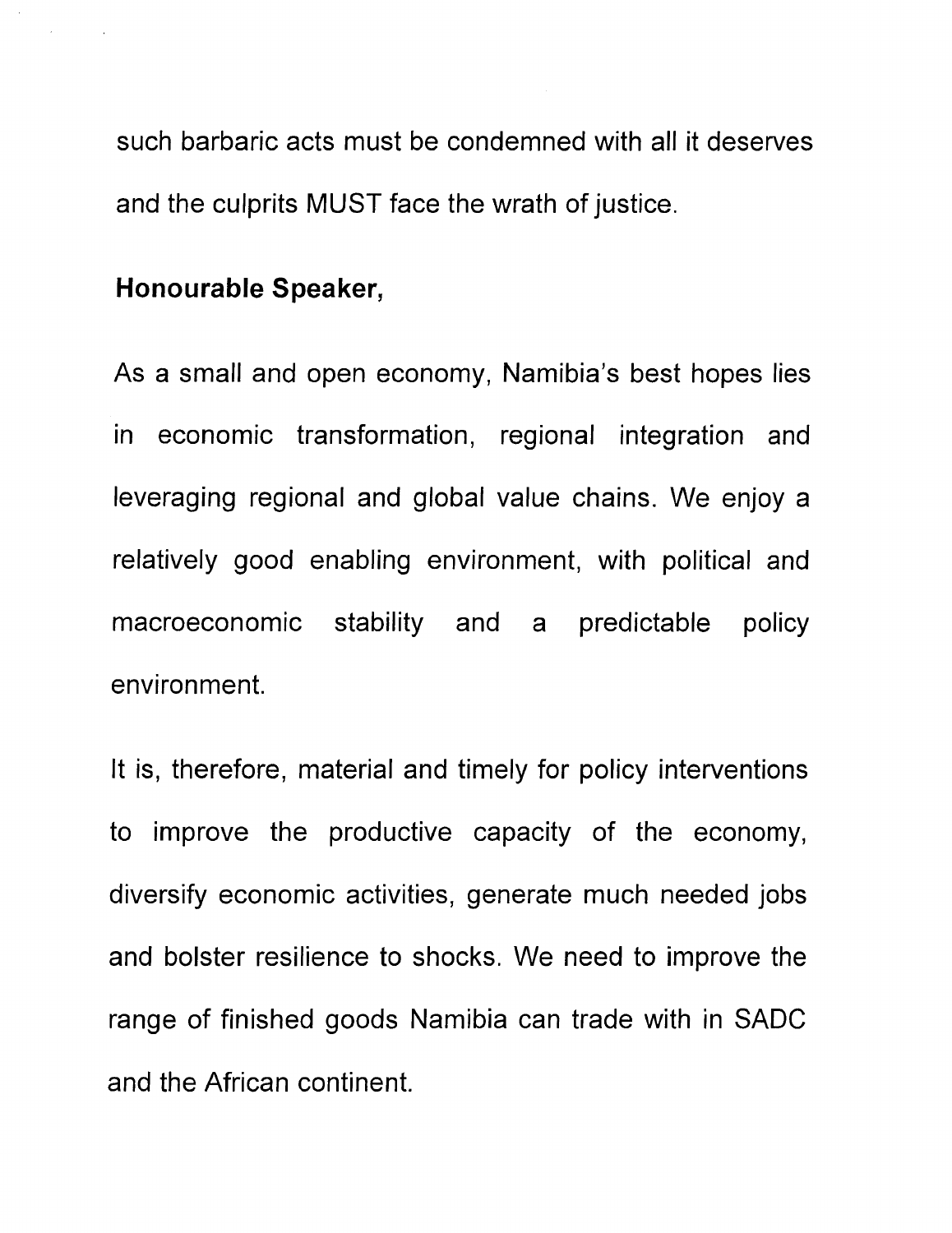The Harambee Prosperity Plan is reminding us that what is required is an understanding that it is no longer *"business* **as** *usual."* We are not only required to act with more urgency to reform processes, we are also required to reform our minds and attitudes and pull in the same direction. A new culture of efficiency and accountability is critical to foster the change we wish to see.

## **Honourable Speaker, Honourable Members of the National Assembly,**

We are one people, committed to work together to find jobs for our people mostly youth and women; to build factories and roads, houses and clinics; to prepare our children for a world of change and progress; to build cities and towns where families may be safe, productive and content.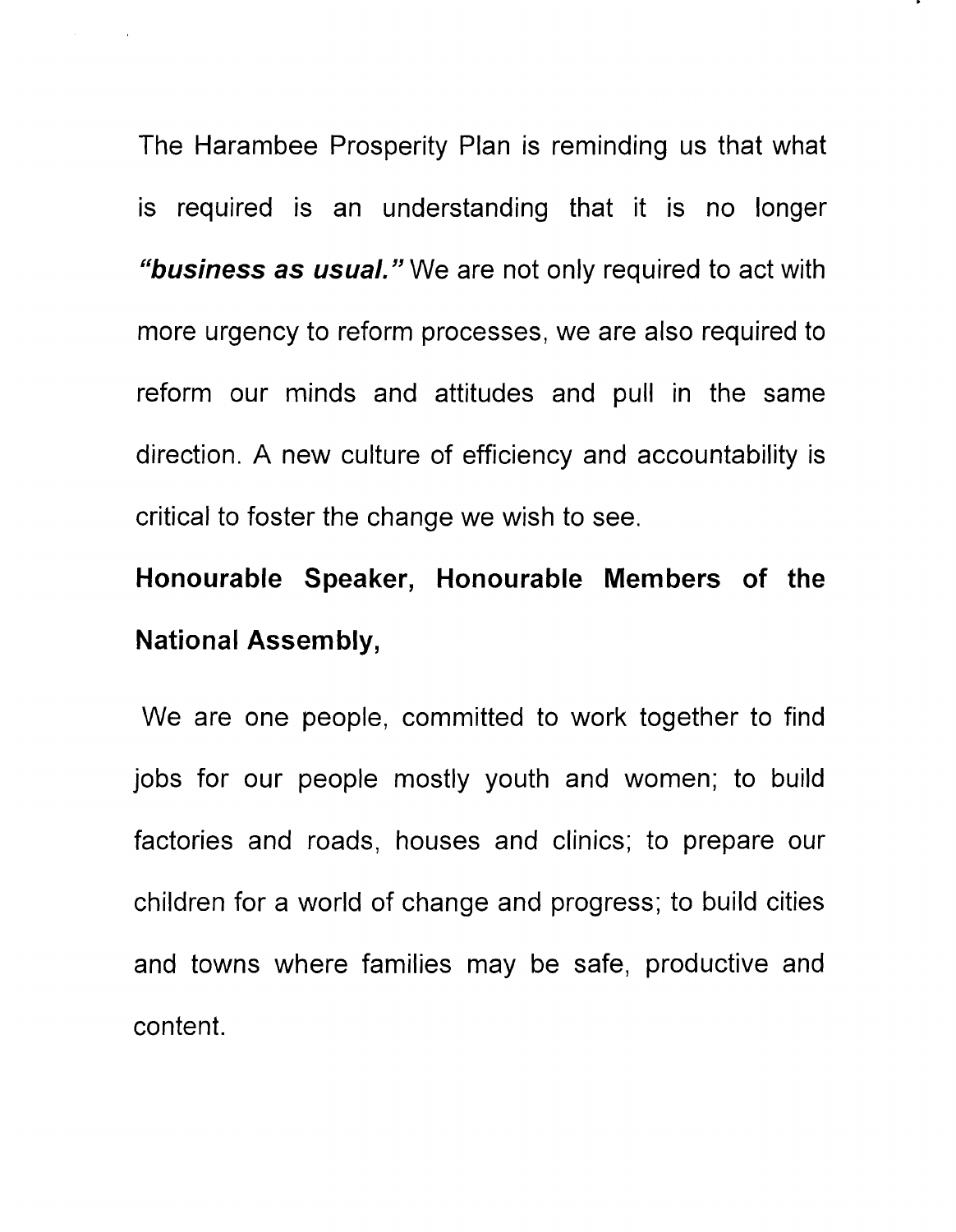For several years our economy has not grown at the pace needed to create enough jobs or lift our people out of poverty. Public finances have been constrained, limiting the ability of government to expand its investment in economic and social development.

Despite these challenging conditions, we have managed working together  $-$  to achieve progress in improving the lives of our people. Even under conditions of weak growth, our economy has created jobs, but not at the pace required to absorb new entrants into the labour market.

Therefore, Honourable Speaker if we are to respond effectively to the needs of our people mostly the youth and women, it is essential that our people (youth and women) articulate their views and are able to engage with government at the highest level. This means that as we